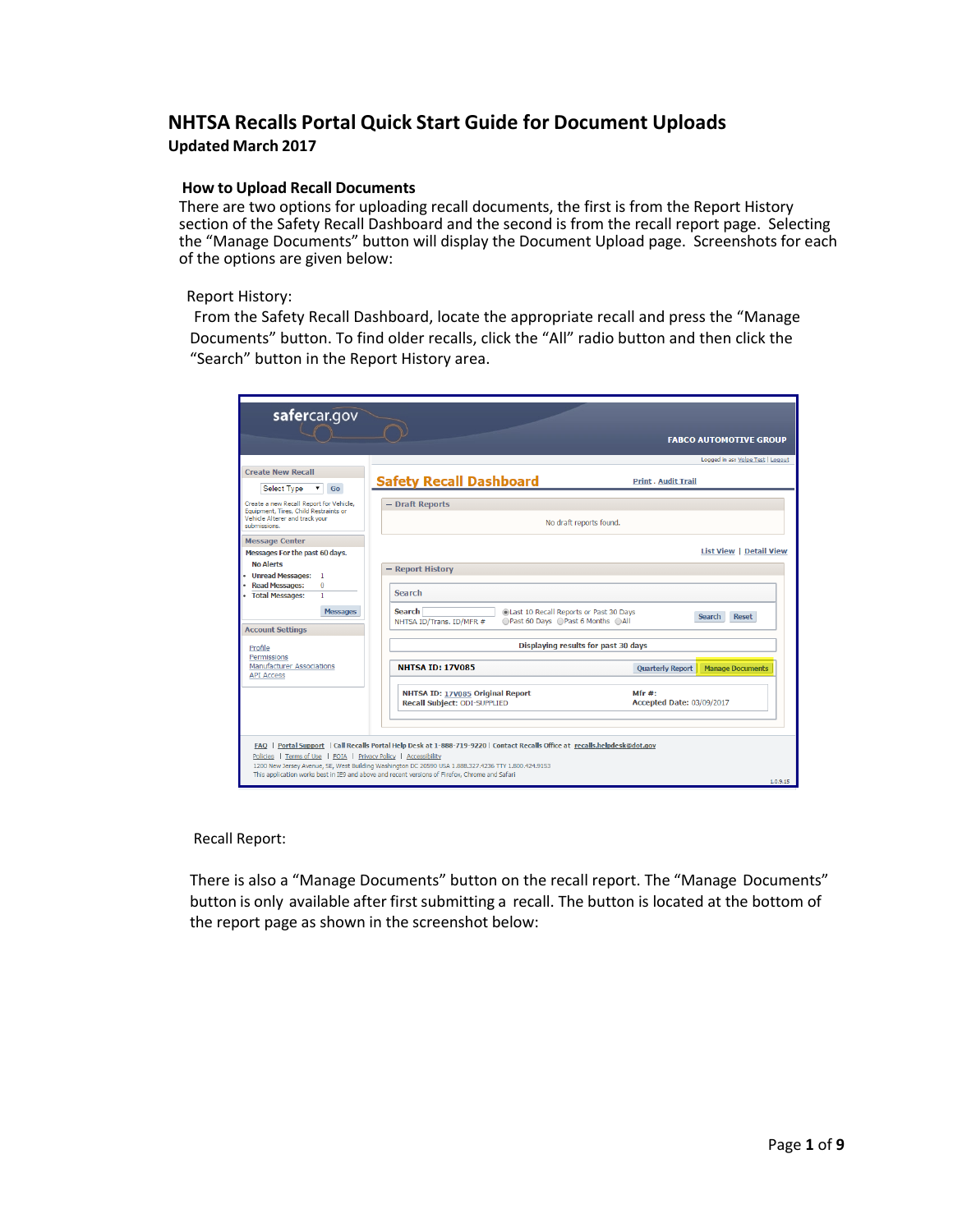|                                                                                                                                    | safercar.gov                                                                                                        | <b>EWR WORKING GROUP</b>                                                                                                                    |  |  |
|------------------------------------------------------------------------------------------------------------------------------------|---------------------------------------------------------------------------------------------------------------------|---------------------------------------------------------------------------------------------------------------------------------------------|--|--|
|                                                                                                                                    | <b>Back to Dashboard</b><br>(Please save your work.)                                                                | Logged in as: Alex Ansley   Loggut<br><b>Vehicle Report</b><br>Collapse All   Expand All   Print<br>Chat Now                                |  |  |
|                                                                                                                                    | <b>Message Center</b><br>Messages For the past 60 days.<br>No Alerts<br>Unread Messages: 0<br><b>Read Messages:</b> | Transaction ID: 16-0010079-18053-10<br>(Original Report)<br>Required fields indicated with *<br>- Manufacturer: EWR WORKING GROUP           |  |  |
| Note: The "Manage                                                                                                                  | <b>Total Messages:</b><br>$\Omega$<br>Messages                                                                      | Alex Ansley Recall Safety Specialist<br>1200 NEW JERSEY AVE, SE<br>WASHINGTON DC 20590<br>2024930481                                        |  |  |
| Documents" button is only<br>available after first submitting a<br>recall. It will be available on<br>the dashboard as well as the |                                                                                                                     | This is a Safety Defect Report.<br>+ Vehicle Information<br>Number potentially involved:<br>Estimated percentage of involved with defect: % |  |  |
|                                                                                                                                    |                                                                                                                     | + Defect / Noncompliance Description<br>+ Chronology of Defect / Noncompliance Determination                                                |  |  |
| recall report.                                                                                                                     |                                                                                                                     | + Identify the Remedy                                                                                                                       |  |  |
|                                                                                                                                    |                                                                                                                     | + Identify the Recall Schedule                                                                                                              |  |  |
|                                                                                                                                    |                                                                                                                     | + Manufacturer Comments to NHTSA Staff                                                                                                      |  |  |
|                                                                                                                                    |                                                                                                                     | <b>Execument Upload</b><br>There are 0 documents associated with this report.<br><b>Manage Documents</b>                                    |  |  |

When the Manage Documents button is selected the Documents Upload page will be displayed.

| Documents Upload                                                                      | <b>Print</b>                                                                                                                                                                                                                                                                                                                                                                                                                                                                                                                                                                                                                                                                                    |
|---------------------------------------------------------------------------------------|-------------------------------------------------------------------------------------------------------------------------------------------------------------------------------------------------------------------------------------------------------------------------------------------------------------------------------------------------------------------------------------------------------------------------------------------------------------------------------------------------------------------------------------------------------------------------------------------------------------------------------------------------------------------------------------------------|
| Please select a document/file to upload.                                              | Required fields indicated with *                                                                                                                                                                                                                                                                                                                                                                                                                                                                                                                                                                                                                                                                |
|                                                                                       | ▼                                                                                                                                                                                                                                                                                                                                                                                                                                                                                                                                                                                                                                                                                               |
| * Type of file/document                                                               |                                                                                                                                                                                                                                                                                                                                                                                                                                                                                                                                                                                                                                                                                                 |
| * Upload Document                                                                     | Choose File No file chosen<br>$\Box$ PII Yes ?                                                                                                                                                                                                                                                                                                                                                                                                                                                                                                                                                                                                                                                  |
| <b>Issue Date</b>                                                                     | 噩<br>亜<br>To                                                                                                                                                                                                                                                                                                                                                                                                                                                                                                                                                                                                                                                                                    |
| <b>Comments to NHTSA Staff</b>                                                        |                                                                                                                                                                                                                                                                                                                                                                                                                                                                                                                                                                                                                                                                                                 |
| <b>Concise Summary</b>                                                                | If this document is a communication to a manufacturer's dealers or to owners or<br>purchasers, you must provide a concise summary of the subject matter of the<br>communication here per 49 USC 30166(f). If the above does not apply to this<br>document, leave this Concise Summary field blank.                                                                                                                                                                                                                                                                                                                                                                                              |
|                                                                                       |                                                                                                                                                                                                                                                                                                                                                                                                                                                                                                                                                                                                                                                                                                 |
|                                                                                       | Remaining Characters: 2000                                                                                                                                                                                                                                                                                                                                                                                                                                                                                                                                                                                                                                                                      |
|                                                                                       | <b>Upload</b>                                                                                                                                                                                                                                                                                                                                                                                                                                                                                                                                                                                                                                                                                   |
|                                                                                       | Note on Confidential Business Information (CBI): Trade secrets or commercial or financial information that is<br>privileged or confidential, as described in 5 U.S.C. § 552(b)(4), may be protected from disclosure upon request. It is<br>the manufacturer's responsibility to identify this information and file a compliant request for confidential treatment<br>with the agency. Please review and follow 49 CFR Part 512 for identifying and requesting confidential treatment of<br>any materials. CBI materials should not be submitted through this portal. All materials submitted through it will be<br>presumed not to contain CBI regardless of any disclaimers or other markings. |
|                                                                                       |                                                                                                                                                                                                                                                                                                                                                                                                                                                                                                                                                                                                                                                                                                 |
|                                                                                       |                                                                                                                                                                                                                                                                                                                                                                                                                                                                                                                                                                                                                                                                                                 |
| The following documents are associated with this recall.<br>Show 10 $\bullet$ entries |                                                                                                                                                                                                                                                                                                                                                                                                                                                                                                                                                                                                                                                                                                 |
| <b>Uploaded Documents</b><br><b>Name</b>                                              | PII<br><b>Description</b><br>Status $\oplus$<br>Size(kb)<br><b>Date</b>                                                                                                                                                                                                                                                                                                                                                                                                                                                                                                                                                                                                                         |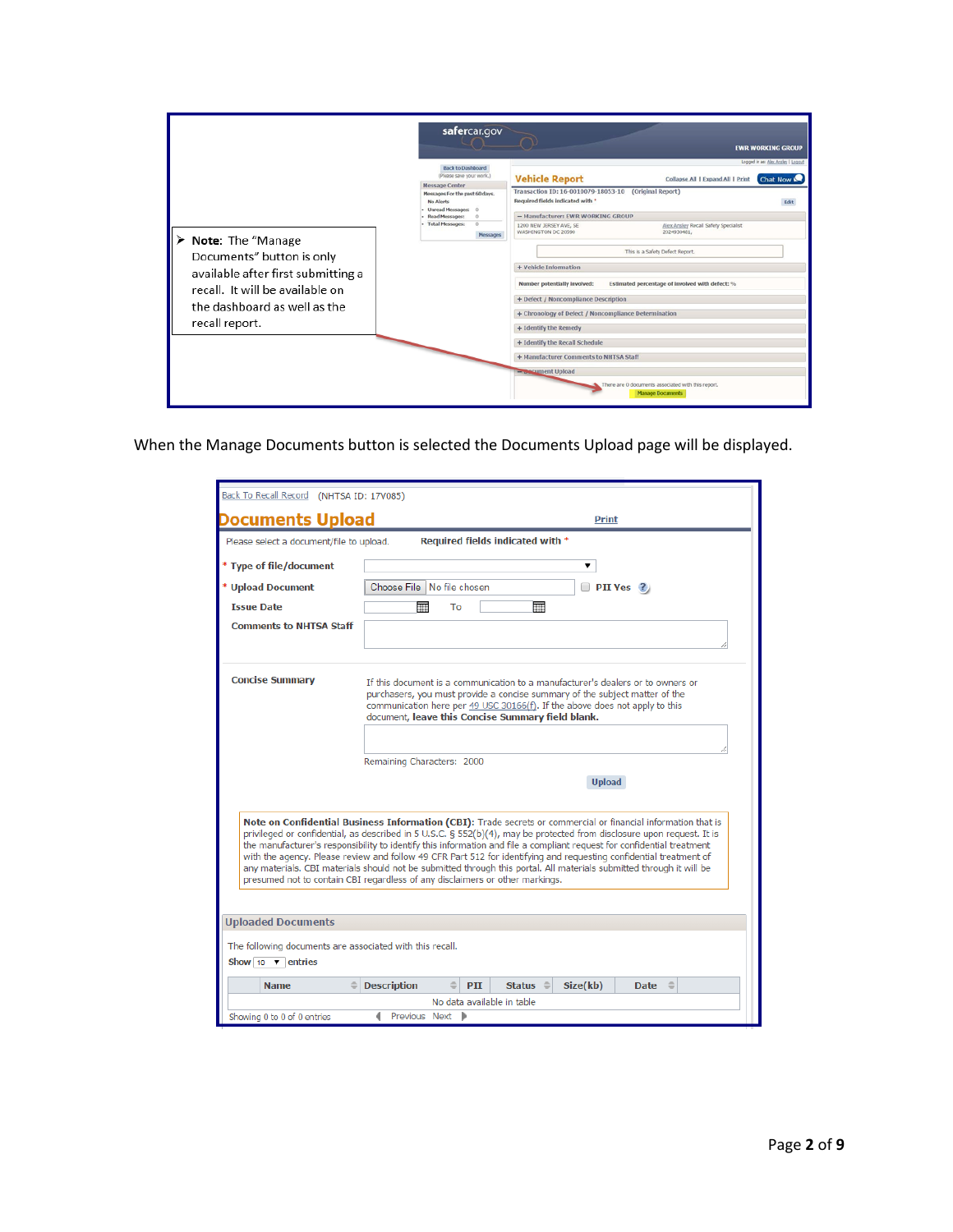A list of available document types is found in the "Type of file/document" drop-down menu. Refer to the FAQs at the end of this document for detailed information on each file type.

For this example we will select "Owner Notification Letter (Part 577)" as this is the most common uploaded document

| safercar.gov                                         |  |                                                  |                                                                                                                                                  | <b>EWR WORKING GROUP</b>                          |
|------------------------------------------------------|--|--------------------------------------------------|--------------------------------------------------------------------------------------------------------------------------------------------------|---------------------------------------------------|
| <b>Back to Dashboard</b><br>(Please save your work.) |  | Back To Recall Record (NHTSA ID: 15001007917107) |                                                                                                                                                  | Logged in as: Alex Analey   Loggud<br>Chat Closed |
| Message Center<br>Messages For the past 60 days.     |  |                                                  | <b>Documents Upload</b>                                                                                                                          |                                                   |
| No Alerts                                            |  | Please select a document/file to upload.         | Required fields indicated with *                                                                                                                 |                                                   |
| Unread Messages:<br>$\Omega$<br>Read Messages:<br>O  |  | * Type of file/document                          |                                                                                                                                                  |                                                   |
| <b>Total Messages:</b><br><b>Messages</b>            |  | * Upload Document<br><b>Issue Date</b>           | Interim Owner Notification Letter(Part 577)<br>Manufacturer Notices(to Dealers.etc)<br>Manufacturer Reimbursement Plan<br>Miscellaneous Document | PII Yes <sup>2</sup>                              |
|                                                      |  | Comments to NHTSA Staff                          | Owner Notification Letter(Part 577)<br>Part 577 Owner Notification Envelope<br>Remedy Instructions and TSB<br>Reportification Notice             |                                                   |

- **2.** For owner notification letter uploads:
	- a. Select the file you wish to upload by clicking the "Browse" button.
	- b. If this is a DRAFT copy of the letter you expect to mail, select the "Draft" radio button. If this is a copy of what was mailed to owners, select "Issued Copy."
	- c. Select the dates the letters were issued (if applicable). If letters were mailed all on one day, select the same date for each field.
	- d. If you have any comments for the NHTSA staff to help process your document, please use the Comments field. These comments will not be seen when the document is posted to [www.safercar.gov.](http://www.safercar.gov/) These comments are only for NHTSA staff.
	- e. If the document has any privately identifiable information (PII), please check the "PII Yes" box. This alerts the NHTSA analyst to be on the lookout for sensitive information such as VINs, customer names/addresses, etc.
	- f. Pressthe "Upload" button.
	- g. A success message will be displayed:

Recall Document has been uploaded!

 **Tip**: Our system can accept most major file types (e.g. Word and PDF). It's helpful if DRAFT owner letters are uploaded as Word files (so any changes or edits can be made easily). It's also helpful if all other documents are uploaded as PDF files (though not required).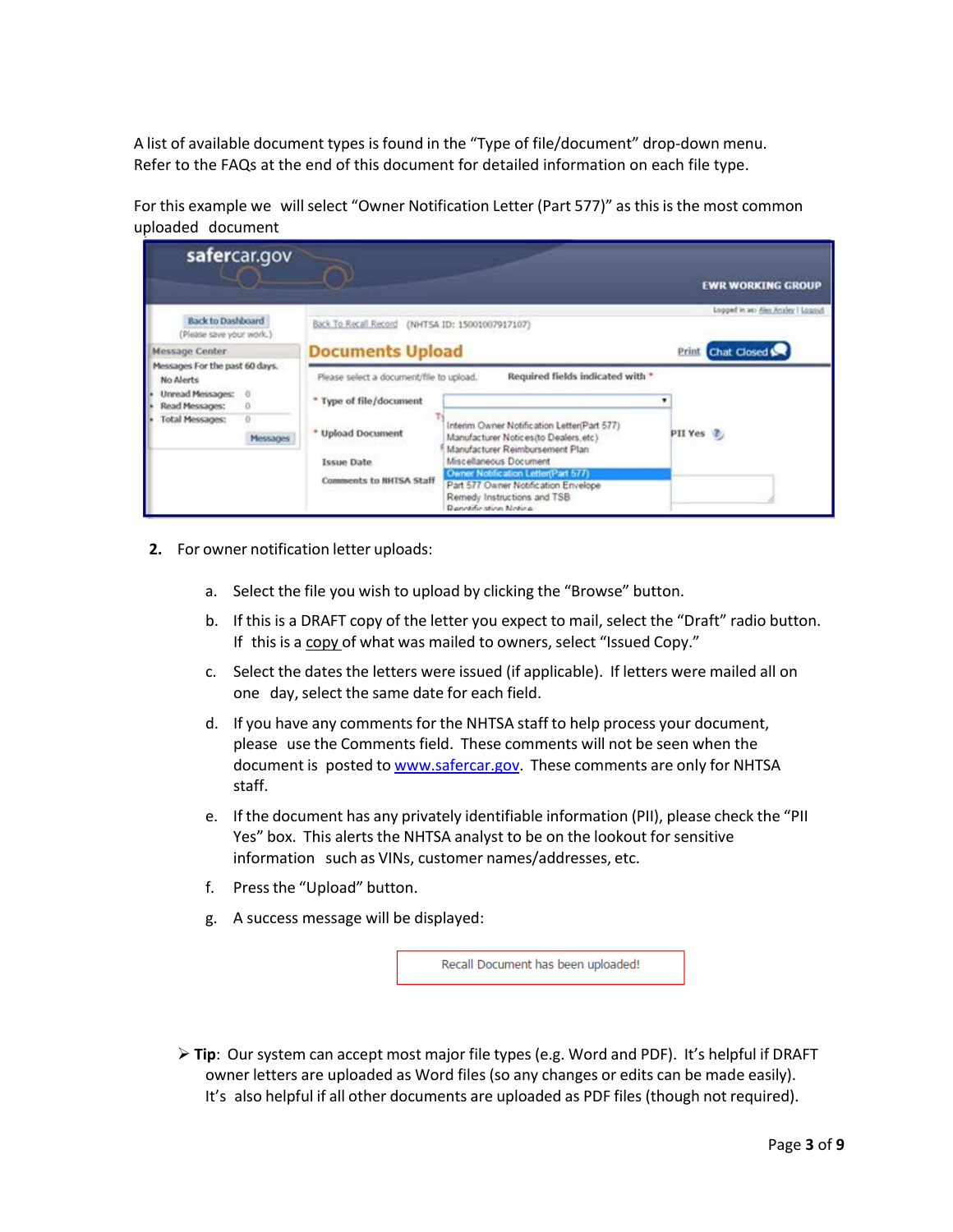|                                                                                                                    |                                                                                                                                                    |                                                                                                                                                                                                                                                                                                    | <b>EWR WORKING GROUP</b>                                              |
|--------------------------------------------------------------------------------------------------------------------|----------------------------------------------------------------------------------------------------------------------------------------------------|----------------------------------------------------------------------------------------------------------------------------------------------------------------------------------------------------------------------------------------------------------------------------------------------------|-----------------------------------------------------------------------|
| <b>Back to Dashboard</b><br>(Please save your work.)<br><b>Message Center</b>                                      | Back To Recal Record (NHTSA ID 15001007916163)<br><b>Documents Upload</b>                                                                          |                                                                                                                                                                                                                                                                                                    | Logged in an Also Analey I Losgist Thirty<br><b>Brink</b> Chat Closed |
| Messages For the past 60 days.<br>· Unread Messages: 1<br>· Read Messages:<br>· Total Messages:<br><b>Messages</b> | Please select a document/file to upload.<br>* Type of file/document<br>* Upload Document<br>* Select one:<br>Issue Date<br>Comments to NHTSA Staff | Required fields indicated with *<br>Owner Notification Letter(Part 577)<br>Browse. 14V608OwnerNothcaton.docx<br>Cloraft @ Issued Copy<br>01/05/2015<br>01/05/2015<br>To                                                                                                                            | ۰<br>PII Yes 2                                                        |
|                                                                                                                    | <b>Concise Summary</b>                                                                                                                             | If this document is a communication to a manufacturer's dealers or to owners or<br>purchasers, you must provide a concise summary of the subject matter of the<br>communication here per 49 USC 38166(f). If the above does not apply to this<br>document, leave this Concise Summary field blank. |                                                                       |

**3.** For recall communications documents issued to **dealers** or to **owners** or **purchasers**, a concise summary of the subject matter must be entered in the "Concise Summary" before uploading the document. A maximum of 2,000 characters can be entered in this field. Leave the field blank if the document is not a recall communication issued to your dealers, owners, or purchasers.

A concise summary **should not** be included for DRAFT documents. Please only include a concise summary for copies of issued documents.

**4.** Once the document has been uploaded it will appear in the "Uploaded Documents" table. The " "Status" column will display one of the four states below:

| <b>Initial Draft</b> | Document was uploaded but recall is in draft state and not          |
|----------------------|---------------------------------------------------------------------|
| Queued               | submitted. NHTSA will not be able to view file until corresponding  |
|                      | recall is submitted                                                 |
| Pending              | The file has been uploaded but not accepted by NHTSA                |
| Received             | NHTSA has accepted the file                                         |
| Rejected             | NHTSA has rejected the file. An email notification with the reason  |
|                      | for rejection will be sent. A notification will also be sent to the |
|                      | Message Center.                                                     |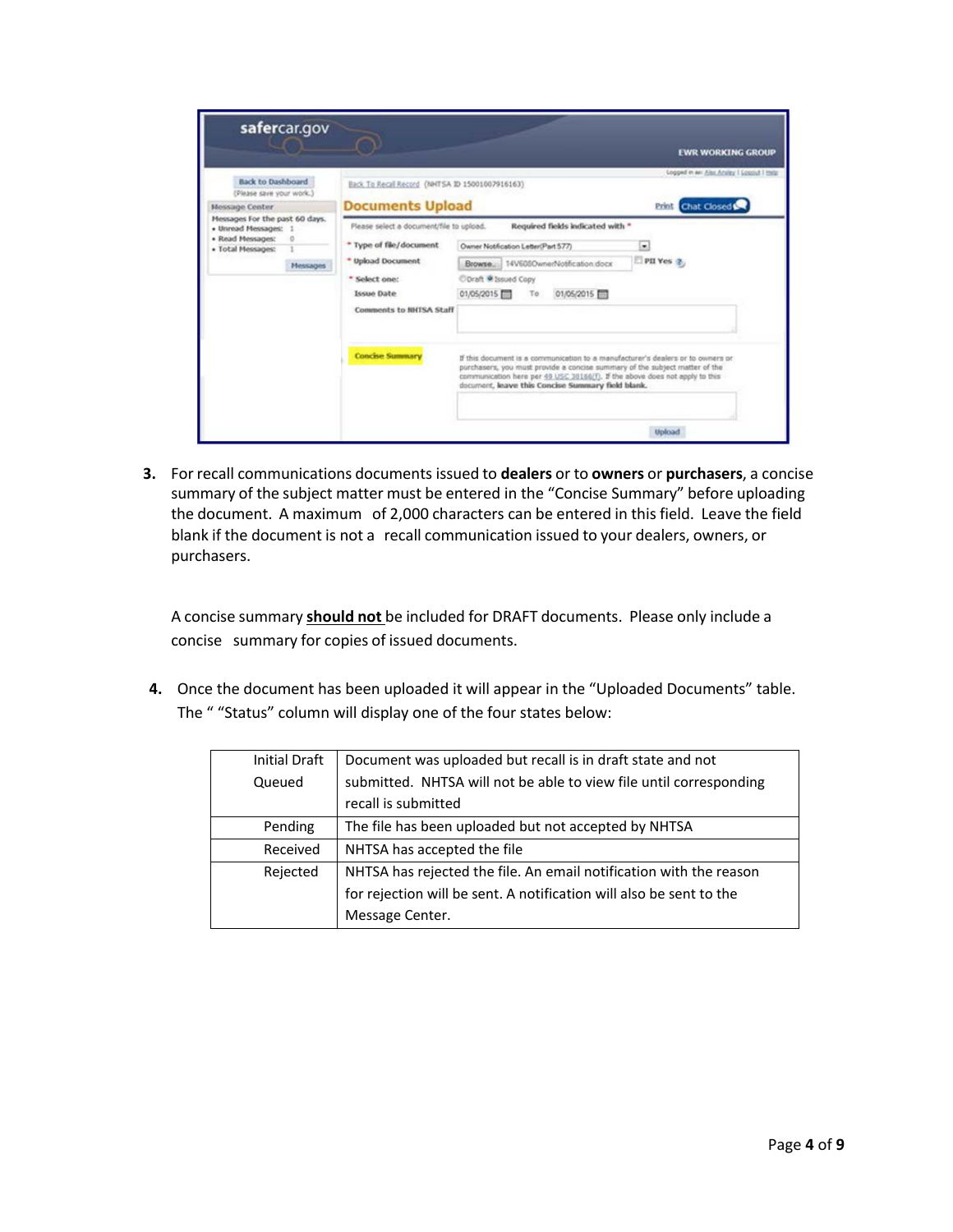|                | $\Rightarrow$<br><b>Name</b>                               | $\Rightarrow$<br><b>Description</b>                    | PII | Status $\oplus$ | Size(kb) | $\Rightarrow$<br><b>Date</b> |               |
|----------------|------------------------------------------------------------|--------------------------------------------------------|-----|-----------------|----------|------------------------------|---------------|
| 1              | RMISC-17V088-<br>3380.pdf (Customer<br>Letter Rev 1.0.pdf) | Miscellaneous<br>Document                              | N   | Rejected        | 23       | 03/17/2017                   |               |
| $\overline{2}$ | RDCONL-17V088-<br>9735.pdf (A Test<br>Document 1.pdf)      | Draft Owner<br><b>Notification</b><br>Letter(Part 577) | N   | Received        | 1,403    | 03/17/2017                   |               |
| 3              | RCONL-17V088-<br>1316.pdf (A Test<br>Document 2.pdf)       | <b>Owner Notification</b><br>Letter(Part 577)          | N   | Pending         | 1,403    | 03/17/2017                   | <b>Delete</b> |

5. The "Delete" button will be displayed when the document Status is "Pending" or "Initial Draft Queued".

| <b>Uploaded Documents</b>                                        |                                                                                       |                                                        |     |                 |          |                |               |
|------------------------------------------------------------------|---------------------------------------------------------------------------------------|--------------------------------------------------------|-----|-----------------|----------|----------------|---------------|
|                                                                  | The following documents are associated with this recall.<br>Show 10 $\bullet$ entries |                                                        |     |                 |          |                |               |
|                                                                  | $\Rightarrow$<br><b>Name</b>                                                          | $\Rightarrow$<br><b>Description</b>                    | PII | Status $\oplus$ | Size(kb) | Date $\hat{=}$ |               |
| 1                                                                | RMISC-17V088-<br>3380.pdf (Customer<br>Letter Rev 1.0.pdf)                            | Miscellaneous<br>Document                              | N   | Rejected        | 23       | 03/17/2017     |               |
| $\overline{2}$                                                   | RDCONL-17V088-<br>9735.pdf (A Test<br>Document 1.pdf)                                 | Draft Owner<br><b>Notification</b><br>Letter(Part 577) | N   | Received        | 1,403    | 03/17/2017     |               |
| 3                                                                | RCONL-17V088-<br>1316.pdf (A Test<br>Document 2.pdf)                                  | <b>Owner Notification</b><br>Letter(Part 577)          | N   | Pending         | 1,403    | 03/17/2017     | <b>Delete</b> |
| <b>Delete Recall Document</b><br><b>Confirm Delete</b><br>Cancel |                                                                                       |                                                        |     |                 |          |                |               |
|                                                                  | Showing 1 to 3 of 3 entries                                                           | Previous Next D                                        |     |                 |          |                |               |
|                                                                  |                                                                                       |                                                        |     |                 |          |                |               |

To delete a file:

- a. Select the "Delete" button for the file you want to delete. The "Confirm Delete" and "Cancel" buttons will be displayed
- b. When the "Confirm Delete" button is selected the "Document has been deleted" message will be displayed and the file will be removed from the "Uploaded Documents" table.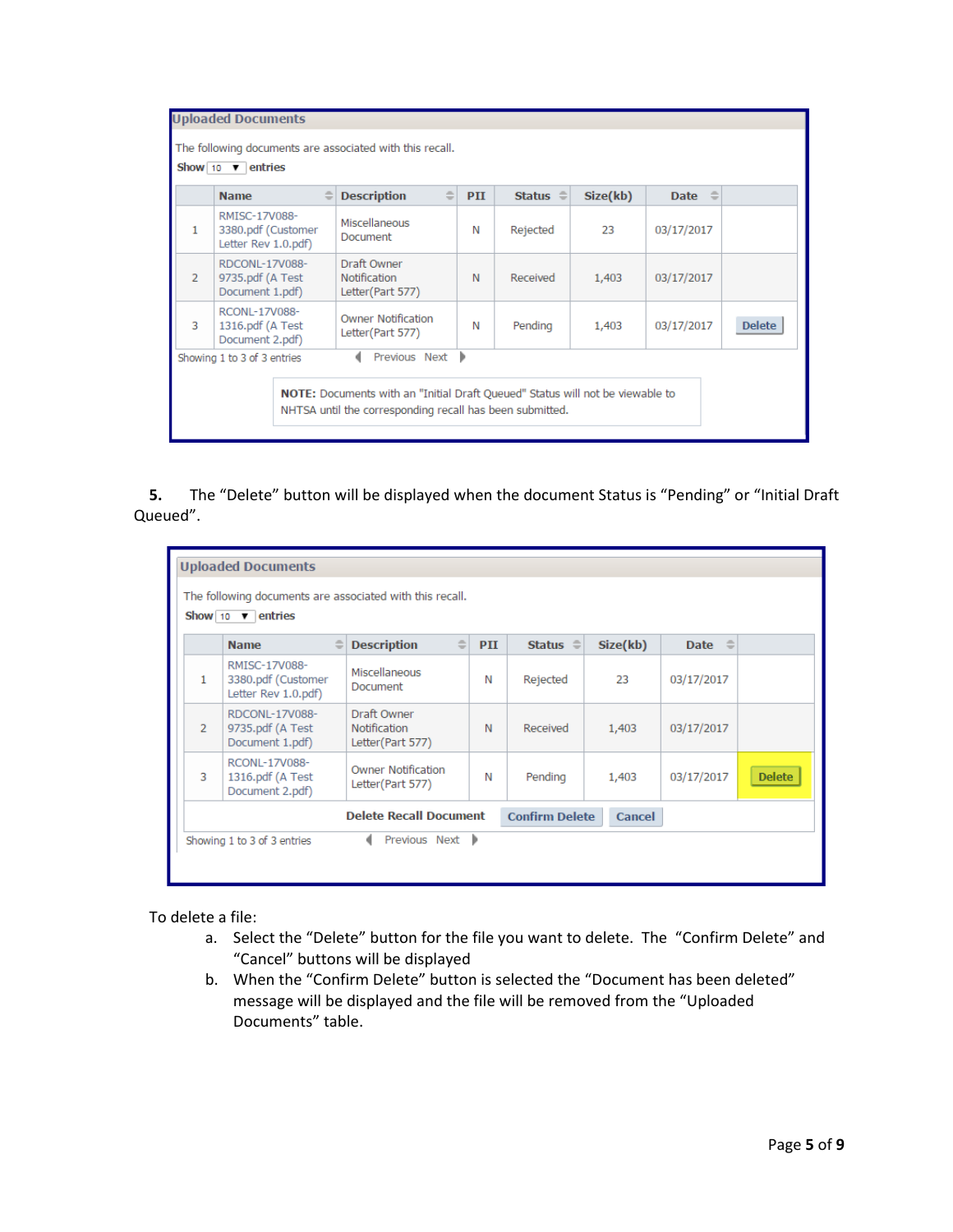|                |                                                                    |                                                                                                                                                                                                                                                                                                                                                                                                                                                                                                                                                                                                                                                                                                                                                             |     |                  | <b>Upload</b> |               |  |
|----------------|--------------------------------------------------------------------|-------------------------------------------------------------------------------------------------------------------------------------------------------------------------------------------------------------------------------------------------------------------------------------------------------------------------------------------------------------------------------------------------------------------------------------------------------------------------------------------------------------------------------------------------------------------------------------------------------------------------------------------------------------------------------------------------------------------------------------------------------------|-----|------------------|---------------|---------------|--|
|                | <b>Uploaded Documents</b><br>Show $10 \quad \triangledown$ entries | Note on Confidential Business Information (CBI): Trade secrets or commercial or financial information that is<br>privileged or confidential, as described in 5 U.S.C. § 552(b)(4), may be protected from disclosure upon request. It is<br>the manufacturer's responsibility to identify this information and file a compliant request for confidential treatment<br>with the agency. Please review and follow 49 CFR Part 512 for identifying and requesting confidential treatment of<br>any materials. CBI materials should not be submitted through this portal. All materials submitted through it will be<br>presumed not to contain CBI regardless of any disclaimers or other markings.<br>The following documents are associated with this recall. |     |                  |               |               |  |
|                | <b>Name</b>                                                        | <b>Description</b>                                                                                                                                                                                                                                                                                                                                                                                                                                                                                                                                                                                                                                                                                                                                          | PII | Status $\hat{=}$ | Size(kb)      | Date $\oplus$ |  |
| $\mathbf{1}$   | RMISC-17V088-<br>3380.pdf (Customer<br>Letter Rev 1.0.pdf)         | Miscellaneous<br>Document                                                                                                                                                                                                                                                                                                                                                                                                                                                                                                                                                                                                                                                                                                                                   | N   | Rejected         | 23            | 03/17/2017    |  |
|                | RDCONI-17V088-<br>9735.pdf (A Test                                 | Draft Owner<br><b>Notification</b>                                                                                                                                                                                                                                                                                                                                                                                                                                                                                                                                                                                                                                                                                                                          | N   | Received         | 1,403         | 03/17/2017    |  |
| $\overline{2}$ | Document 1.pdf)                                                    | Letter(Part 577)                                                                                                                                                                                                                                                                                                                                                                                                                                                                                                                                                                                                                                                                                                                                            |     |                  |               |               |  |

#### **FAQ:**

### **1. What are the different document types I can upload?**

| 1.  | Draft Interim Owner Notification Letter (Part 577) |
|-----|----------------------------------------------------|
| 2.  | Interim Owner Notification Letter (Part 577)       |
| 3.  | Draft Owner Notification Letter(Part 577)          |
| 4.  | <b>Owner Notification Letter (Part 577)</b>        |
| 5.  | Draft Renotification Notice                        |
| 6.  | Part 577 Electronic Notification                   |
| 7.  | <b>Renotification Notice</b>                       |
| 8.  | Part 577 Owner Notification Envelope               |
| 9.  | Manufacturer Notices (to Dealers, etc.)            |
| 10. | Manufacturer Reimbursement Plan                    |
| 11. | Remedy Instructions and TSB                        |
| 12. | Safety Bulletin                                    |
| 13. | Miscellaneous Document                             |
|     |                                                    |

Table 1 MAP Document Types

*Interim Owner Notification Letter (Part 577):* These are letters that are mailed to owners notifying them of a recall but explaining that the free remedy is not yet available. Interim letters must be mailed within 60 days of filing a Part 573 Recall Report with NHTSA (if the remedy is not ready within those 60 days). Please see 49 CFR [577.7](http://www.ecfr.gov/cgi-bin/text-idx?SID=ac9171a76645ee0c1628886c8e102dee&node=se49.7.577_17&rgn=div8) for the official requirement. The letter can take 2 forms: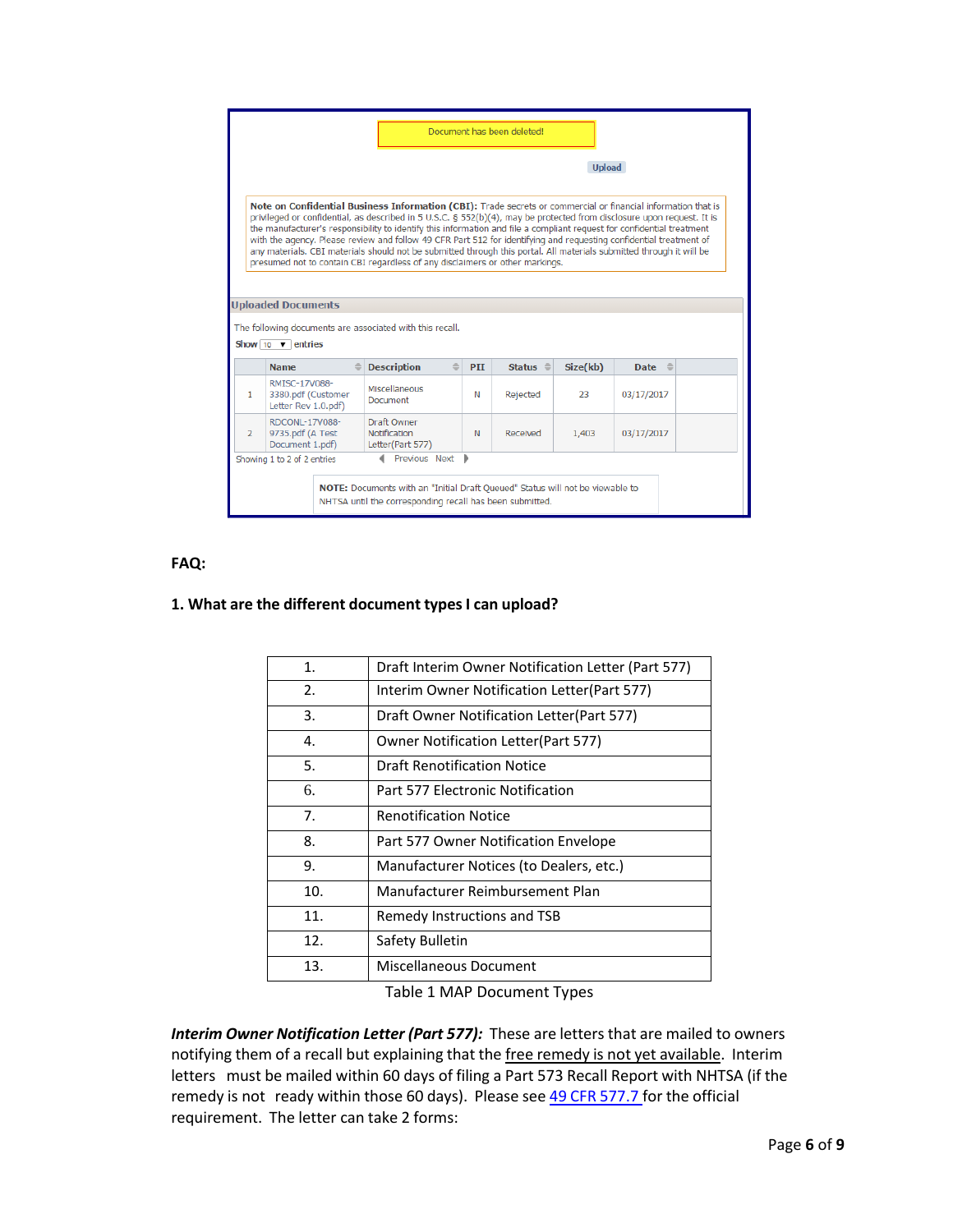- *Draft*: This is the proposed letter that will be mailed to owners. The draft letter must be submitted to NHTSA at least 5 working days before being mailed to owners. A NHTSA recall analyst will email you when the draft letter has been reviewed together with any necessary revisions.
- *Issued Copy:* This is a representative copy of the letter that was mailed to owners. When selecting "Issued Copy" you must select the dates that the letters were mailed.

*Manufacturer Notices (to Dealers, etc.*): Notices that are issued to dealerships, suppliers, distributors, etc. These notices are not reviewed by NHTSA for content but must be supplied to NHTSA within a reasonable time after issuance. Please do not use thisfile type for uploading TSB documents.

*Manufacturer Reimbursement Plan*: This document outlines how your company will handle reimbursement to owners who paid for the recall repair before the recall was issued. These documents should be uploaded to the specific recall file only if they pertain to that particular recall \***or**\* if you do not have a general reimbursement plan on file with NHTSA.

If you wish to have a general reimbursement plan on file with NHTSA, this plan can be uploaded by clicking "Manufacturer Associations" from the Recall Dashboard left-most pane. From the Document Upload options on this page, you can upload a general reimbursement plan that will apply to every recall you issue. 49 CFR [573.8](http://www.ecfr.gov/cgi-bin/text-idx?SID=ac9171a76645ee0c1628886c8e102dee&node=se49.7.573_16&rgn=div8) and 49 CFR [573.13](http://www.ecfr.gov/cgi-bin/text-idx?SID=ac9171a76645ee0c1628886c8e102dee&node=se49.7.573_113&rgn=div8) contain the details for reimbursement plan requirements.

*Miscellaneous Document***:** This document type should be selected for any document that does not fit into an existing category. For example, if a text field found on the Part 573 Recall Report is too small for certain information you need to provide, you can place the text in a Word file and upload it using this document type. This may happen for text-heavy portions of the Part 573 Recall Report like the "Chronology" and "Describe the Defect/Noncompliance" sections. In the Part 573 Recall Report, please enter "See supplemental document" for any portions that are included in a Miscellaneous Document.

*Owner Notification Letter (Part 577):* Thisis the letter mailed to registered owners and purchasers notifying them of the safety recall and the available free remedy. The letter can take 2 forms:

*Draft*: This is the proposed letter that will be mailed to owners. The draft letter must be submitted to NHTSA at least 5 working days before being mailed to owners. A NHTSA recall analyst will email you when the draft letter has been reviewed.

*Issued Copy:* This is a representative copy of the letter that was mailed to owners. When selecting "Issued Copy" you must select the dates that the letters were mailed.

*Part 577 Owner Notification Envelope***:** An envelope used for owner letter mailings for this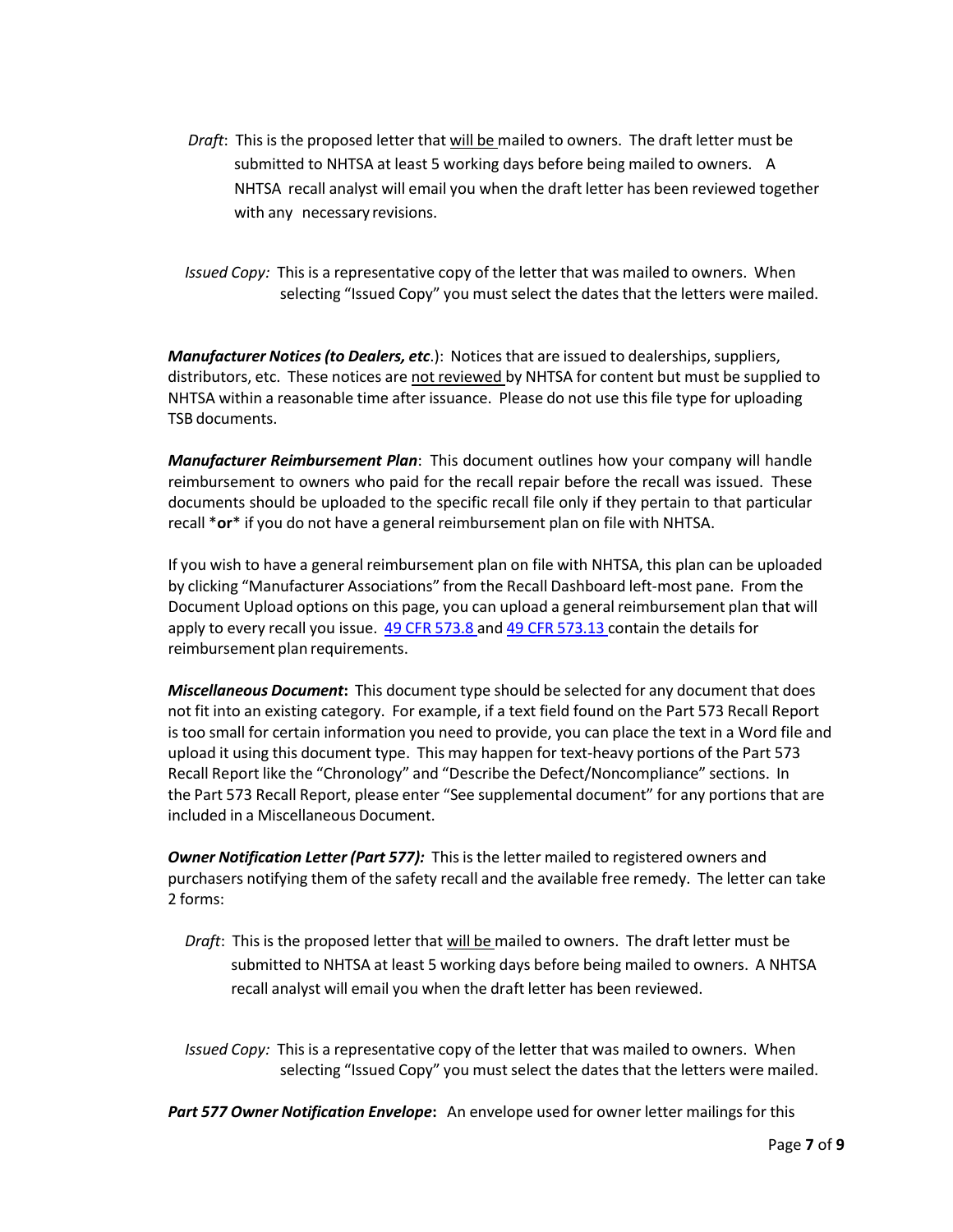particular recall only. If your company uses the same envelope for all recall mailings, a general envelope template can be uploaded by clicking "Manufacturer Associations" from the Recall Dashboard left-most pane. You can upload a general envelope template on this page an

NHTSA will refer to this envelope for future recall mailings. The formatting requirementsfor these envelopes can be found in 49 CFR [577.5](http://www.ecfr.gov/cgi-bin/text-idx?SID=a808293120da605828ac309035e79fe3&node=se49.7.577_15&rgn=div8) and 49 CFR [577.14.](http://www.ecfr.gov/cgi-bin/text-idx?SID=a808293120da605828ac309035e79fe3&node=se49.7.577_114&rgn=div8)

*Remedy Instructions & TSB***:** This file type should be selected for any dealer instructions or technical service bulletins (TSBs) related to the recall remedy.

*Renotification Notice*: This file type should be used for any Part 577 owner letters that are mailed after the initial owner letter mailing. Please provide the date the renotification letters were mailed.

*Draft*: This is the proposed letter that will be mailed to owners. The draft letter must be submitted to NHTSA at least 5 working days before being mailed to owners. A NHTSA recall analyst will email you when the draft letter has been reviewed *Issued Copy:* This is a representative copy of the letter that was mailed to owners. When selecting "Issued Copy" you must select the dates that the letters were mailed.

**Safety Bulletin:** This file type only applies to bulletins that may be published announcing the safety recall to the general public. Safety Bulletins are often used in equipment recalls when a general bulletin may be posted on dealer counters, on a website, newspapers, trade magazines, etc. Please do not use this file type for uploading TSB documents.

# **2. I don'tsee "Draft" or "Issued Copy" optionsfor the owner letter upload. Why not?**

It'simportant to use a newer version of Internet Explorer (versions 10 or 11) or updated versions of Firefox or Chrome. Older versions of Internet Explorer (like Internet Explorer 8) will not provide many important features of the Recalls Portal. Updating your browser will allow you to toggle "Draft" and "Issued Copy" designations for your owner letter uploads.

# **3. How long doesit take for NHTSA to review my draft owner notification letter?**

Our goal is to have draft owner letters reviewed within 5 days of submission. However, depending on staff workload, we may not be able to review your letter for up to a week after submission for review.

If more than a week has passed since the draft was submitted **or** expedited review is needed, please contact the NHTSA recall analyst assigned to the recall.

# **4. Isthere a file size limit for uploaded documents?**

Yes, document uploads are limited to 20MB in size for non-video files and 100 MB for video files. An error message will alert you if the selected document is too large.